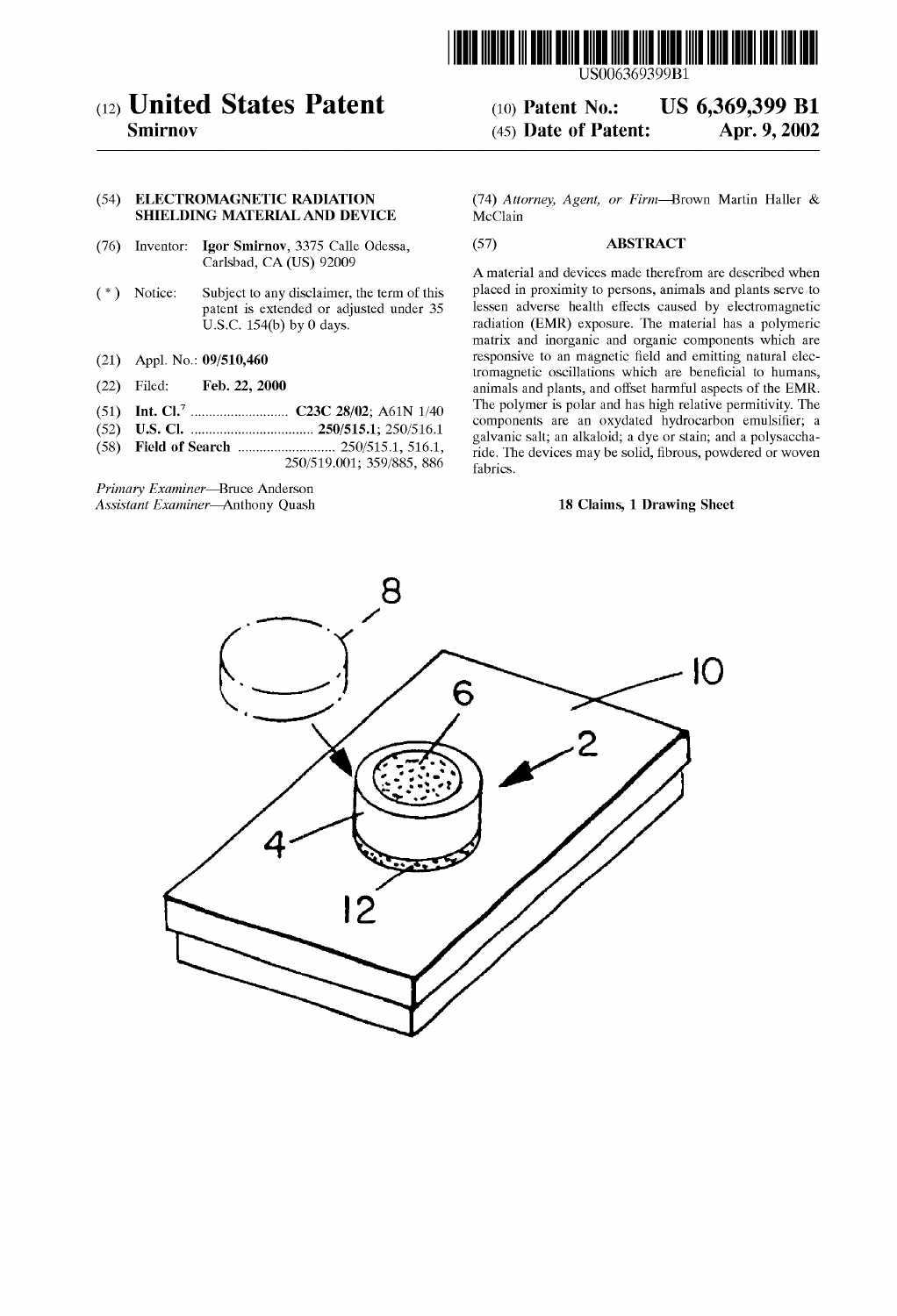## U.S. Patent Apr. 9, 2002 US 6,369,399 B1

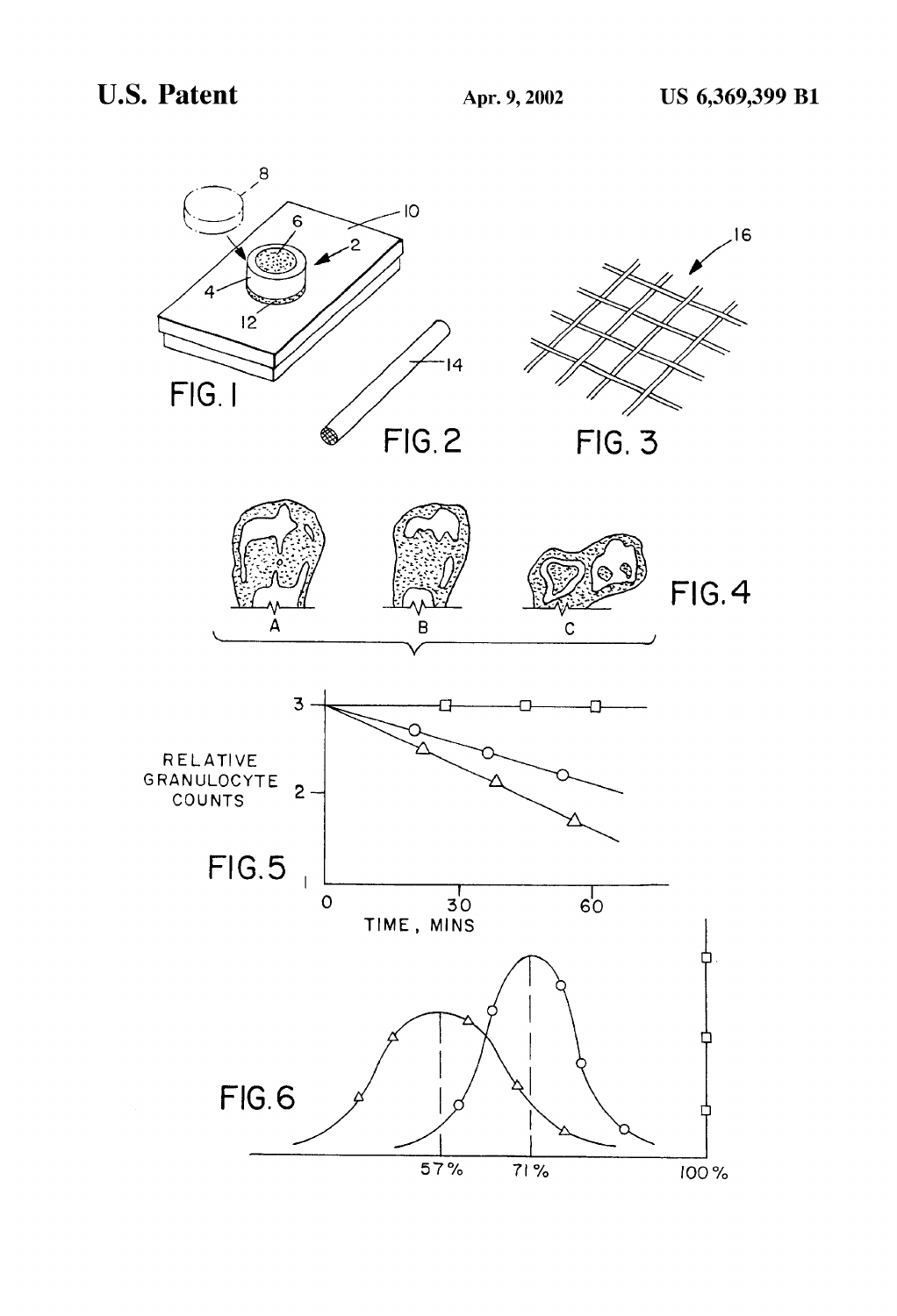50

60

## ELECTROMAGNETIC RADIATION SHIELDING MATERIAL AND DEVICE

#### BACKGROUND OF THE INVENTION

1. Field of the Invention

The invention herein relates to exposure of living organisms to electromagnetic radiation (EMR). More particularly it relates to materials to reduce the harmful physiological effects that extended exposure to EMR may pose to the  $_{10}$ humans, animals and plants and devices made therefrom.

2. Description of the Prior Art

EMR is emitted by every operating electrical and elec tronic device. The power of EMR emission varies depending on the size and electrical Strength of the device and the 15 electrical current it carries or employs. High voltage power<br>lines are significant emitters of EMR, and field strengths sufficiently high to have the potential for causing adverse EMR effects in humans, animals and plants can be detected hundreds of feet away. Smaller devices such as computers, 20 television Sets, microwave Ovens and the like emit lesser quantities of EMR, but the effect on humans can still be significant because people are in much closer proximity to such devices.

While there has been controversy over whether significant  $25$ health effects in humans has been proven or disproved by various studies, there is no doubt that EMR fields do surround power lines and common electrical and electronic devices. It is therefore the desire of many prudent people to protect themselves, their animals and plants against what- 30 ever health risks might be involved by their exposure to EMR over extended periods of time. Unfortunately, effective and convenient devices for shielding against EMR have not been generally available. Essentially the only defense against EMR has been removal of persons, animals and  $35$ plants from proximity to the EMR-emitting devices. For major emitters such as power lines or electrical substations, this has usually meant that one has had to move to a different house or to a different job location away from the power line or substation, which commonly means substantial expense <sup>40</sup> and inconvenience. The adverse costs and inconveniences are similar to farmers and ranchers who must move animals and crops to locations remote from the power lines or stations. For devices such as microwave ovens or computers, stations. For devices such as microwave ovens or computers,<br>it has meant that a person must sit or stand at an awkward <sup>45</sup> distance from the device, which can impair the person's ability to use the device in an optimum manner.

Because there is a magnetic field component to EMR, conventional Shielding which might provide protection against electrical Shock is not effective to shield against the effects of the generated magnetism on a human, animal and plant bodies and health.

Adverse human health effects which have been reported as attributable to long-term EMR exposure include occur-  $_{55}$ rence of certain cancers, multiple Sclerosis and autism. Reported adverse effects on animals have included stillbirths of young and reduction of milk production in cattle.

It would therefore be advantageous if there were a device available which could effectively shield people, animals and plants against harmful, adverse health consequences which may be inherent in prolonged or extended exposure to EMR.

#### SUMMARY OF THE INVENTION

I have now invented a material which may be fabricated 65 in numerous embodiments and which when worn, carried or otherwise kept in proximity to persons, animals and even

2<br>plants, serves to lessen adverse health effects caused by EMR from power lines, computers, mobile telephones, microwave ovens, televisions and numerous other electrical and electronic devices. These EMR shielding materials and devices can be fabricated and used in many different embodiments. This enables the invention to be used effec tively in many locations and under many circumstances where prior art devices were simply unavailable or ineffec tive.

Key to the present invention is a polymeric body into which are incorporated Small quantities of inorganic and organic materials, those materials when placed in an EMR magnetic field, respond to that EMR by emitting natural electromagnetic oscillations which are beneficial to humans, animals and plants, and which at least in part counteract the harmful aspects of the EMR on the human, animal or plant. The polymeric material may be formed into devices of a wide variety of embodiments, including block solids, fibers, fabrics, particulate, and so forth.

Specifically, the invention herein comprises a material to reduce adverse effects of electromagnetic radiation exposure of a human, animal or plant body, comprising a polymeric matrix having high relative permitivity and having incorporated therein a) an oxydated hydrocarbon emulsifier; b) a galvanic salt; c) an alkaloid; d) a dye or stain; and e) a polysaccharide; the material upon exposure to incident elec tromagnetic radiation responding thereto by emission of electromagnetic oscillations at frequencies which counter the adverse effects of the incident electromagnetic radiation on the body. In a preferred embodiment the polymer is an epoxy polymer.

In preferred embodiments the material's composition comprises, in parts per 1000 parts by weight of the polymer:

| the oxydated hydrocarbon emulsifier | $10$ mL              |
|-------------------------------------|----------------------|
| the galvanic salt                   | 1.3 parts by weight  |
| the alkaloid                        | 2.6 parts by weight  |
| the dye or stain                    | 2.3 parts by weight  |
| the polysaccharide                  | 1.2 parts by weight. |

The material may be disposed in a variety of different forms, but the common ones will be as unitary Solid objects, often as Small disks, or as fibers from which fabrics or garments may be woven.

Other aspects and embodiments of the present invention will be evident from the disclosure below.

#### BRIEF DESCRIPTION OF THE DRAWINGS

FIG. 1 is a perspective view of one embodiment of a device formed of the polymeric body of the present invention, and attached for convenience to a common object;

FIG. 2 is an oblique view of a polymeric material of the present invention in the form of a fiber;

FIG. 3 is a schematic, oblique enlarged view of a portion of a woven fabric containing fibers of FIG. 2.

FIG. 4 illustrates pictorially the effects on plant leaves of use of the present material to reduce the harmful effects of EMR exposure of the plant.

FIGS. 5 and 6 illustrate graphically the positive results obtained in blood tests involving use of the material of this invention to reduce the harmful effects of EMR exposure to human subjects.

#### DETAILED DESCRIPTION AND PREFERRED EMBODIMENTS

In its most basic form, the invention here is a polymeric material in which the polymeric matrix contains Small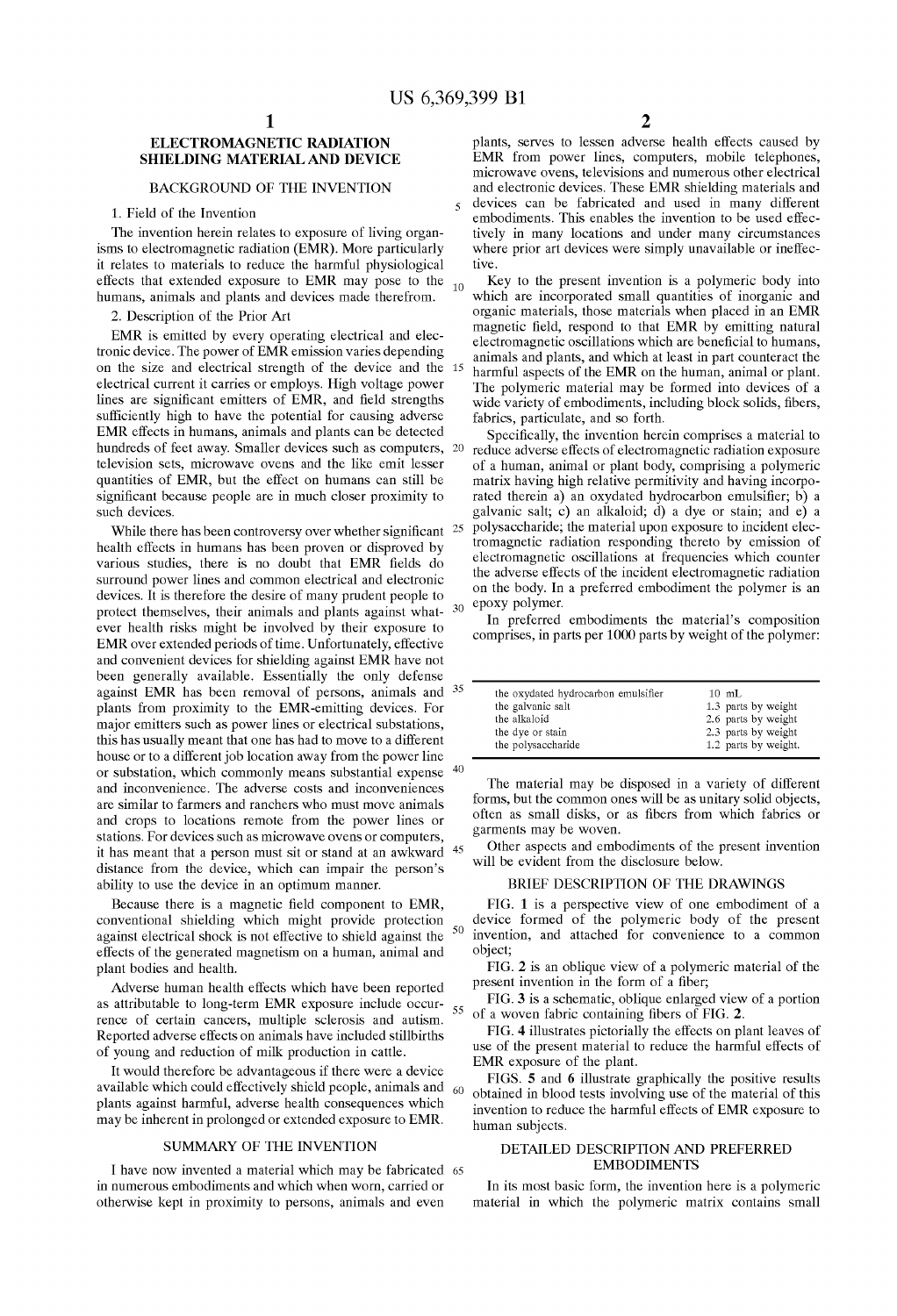$10<sup>10</sup>$ 

25

35

 $30$ 

concentrations of several different types of components—an oxydated hydrocarbon emulsifier, a galvanic salt, an alkaloid, a dye or stain, and a polysaccharide. Collectively these components and the polymer form a unique composition which has the unusual ability, when activated by exposure to EMR, to generate its own electromagnetic oscillations at frequencies which resonate with cellular structures and effectively counteract the harmful aspects of the EMR. Thus when a person, animal or plant is exposed to EMR, having a device made of the present material on one's person or in close proximity will reduce the harmful effects which one may suffer from prolonged exposure to the EMR. As an example presented below shows, substantial reductions in the adverse effects on human blood by EMR exposure can be obtained by having a device made of the present material present in proximity to the exposed blood. 15

The polymer which forms the matrix of the present can be any polar thermosetting or thermoplastic polymer which has a high value of relative permitivity (dielectric constant). Numerous polar polymers are described in the literature; of particular preference in the present compositions are the epoxy polymers. AS the matrix, the polymer will form the bulk of the present materials. The concentrations of the components discussed below are stated with respect to 1000 mg of the polymer.

A first component of the material is an emulsifier having solvent properties, which facilitates the incorporation of the components into the polymeric matrix. Numerous suitable emulsifiers are disclosed in the literature. Preferred in these compositions are glycol ethers or Salts thereof. Aparticularly useful emulsifier is ethylene glycol monobutyl ether or its acetate salt (both available commercially under the respective trade names "Butyl Cellusolve" and "Butyl Cellusolve Acetate"). The emulsifier will be present in a concentration

of 1–25 milliliters, preferably about 10 mL.<br>A second component is a galvanic salt which imparts galvanic properties to the composition. Numerous inorganic (and some organic) salts may be used, including the alkali metal and alkaline earth metal Salts. The more reactive Salts such as the sodium salts are preferred. The anions of the salts may be galvanically active ions Such as the various forms of phosphates. Particularly preferred is dibasic sodium phosphate. The galvanic Salt will be present in a concentration of 0.1-3.0 mg., preferably about 1.3 mg.

parasympatholytic properties, and thus counteracts Stimula tion of the parasympathetic nervous System. Preferred alka loids are atropine and its derivatives. Particularly preferred is tropine  $(C_8H_1SNO)$  which is obtained by hydrolysis of atropine. The alkaloid will be present as 1.0–5.0 mg, pref erably about 2.5-2.7 mg.

The fourth component will be a dye or stain, preferably fluorescein or a derivative thereof. Particularly preferred is rose bengal  $(C_{20}H_2O_5I_4Cl_4Na_2)$ , also known as 4,5,6,7tetrachloro-2,4',5''-tetraiodofluorescein (sodium salt) and  $_{55}$ as "Acid Red 94'. The dye or stain will be present as 0.5-3.0 mg, preferably about 2.0–2.5 mg.

Finally, the basic compositions herein will also contain a polysaccharide, preferably a phycocolloid. Particularly pre ferred are the phycocolloids derived from algae, Such as seaweed. Preferred is agar (also known as agar-agar), which is a phycocolloid derived from the red algae Such as Gelidium or Gracilaria and is a polysaccharide mixture of agarose and agaropectin. The polysaccharide will be present as 0.1-3.0 mg, preferably 1.0-1.5 mg. 60

The polymeric materials of this invention are easily manipulated and can be formed into a wide variety of shapes

4

and have a variety of different sizes. Two types of embodi ments have been found particularly useful; see FIGS. 1-3. The first is to have the material formed as a unitary small device, such as a disk 2. In the embodiment shown in FIG.<br>1. the disk is formed as a hollow cylinder about  $1$ " (2.5 cm) in diameter and  $\frac{1}{2}$  (1.2 cm) high with a wall 4 which forms a container into which the material 6 is placed. The material 6 being in a liquid form before the polymerization can be placed into the hollow interior where it hardens because of the polymerization reaction, or it can be in granular or powdered form and be packed into the interior. A cover 8 (shown in phantom) may be placed onto the disk 2 after placement of the polymeric material 6 if desired, but the cover is not required. The disk 2 may conveniently be mounted on a common object that a person would carry on his or her person or in a purse, such as a box 10 (perhaps a compact, keycase or the like), by use of a layer of adhesive 12. Larger or Small versions of the disk may also be used.

In the alternative embodiment shown in FIGS. 2 and 3, the  $_{20}$  polymeric material is formed (such as by extrusion) into a fibrous form 14 from which it can be woven into a fabric 16. The individual fibers in the fabric 16 may all be made of the polymeric composition, but more preferably fibers of the polymeric composition will be distributed among a larger number of fibers of conventional fabric materials such as cotton or wool. Since the compositions of this invention are effective in relatively Small quantities, as evident from the description of the disk 2 above, it will be understood that the fabric can be made into a garment to be worn, in which the garment is largely composed of the conventional fibers in the fabric, and that fibers of the present polymeric composition are a minor part of the actual garment.

The third component will be an alkaloid which has  $_{45}$  of subtle electromagnetic oscillations originated by the 40 50 ies in biophysics proved that certain Subtle low frequencies While the mechanism of operation of the present mate rials and devices made therefrom is not known exactly, it is believed that the following may be applicable (but is not to be construed as limiting of the invention). The polar nature of the polymer allows both bonding and non-bonding electrons in the molecular structure of the polymer to be readily displaced by exposure to an external electromagnetic field. Thus the external electromagnetic field of the EMR creates in the molecular structure of the polymeric composition the excitation of electromagnetic forces which in turn amplifies the corona discharge effect of the polymer and assortment components. The result of this amplification is an emission polymer itself. It is these subtle electromagnetic oscillations which are beneficial to the adjacent human, animal or plant bodies and which Serve to counteract or compensate for the negative effects on the various bodies. The recent discover can resonate with cellular structures and improve cellular function and metabolism. The different combinations of the inorganic and organic components incorporated into the polymeric matrix cause variations in the frequencies of the electromagnetic oscillations of the polymer, and thus pro duce varying effects in the different human, animal and plant organisms.

> 65 for one hour, positioned at a person's normal viewing The beneficial effects of this material on humans exposed to EMR is illustrated by the following example. Blood samples were taken from twenty-two adult subjects. Each sample was divided into three parts. The first part was used as a control and was not exposed to EMR. The two remain ing parts were exposed to the VLF (very low frequency) EMR emitted by an operating 14" computer monitor screen distance of the screen. One of the two remaining parts was exposed to that VLF EMR without any shielding being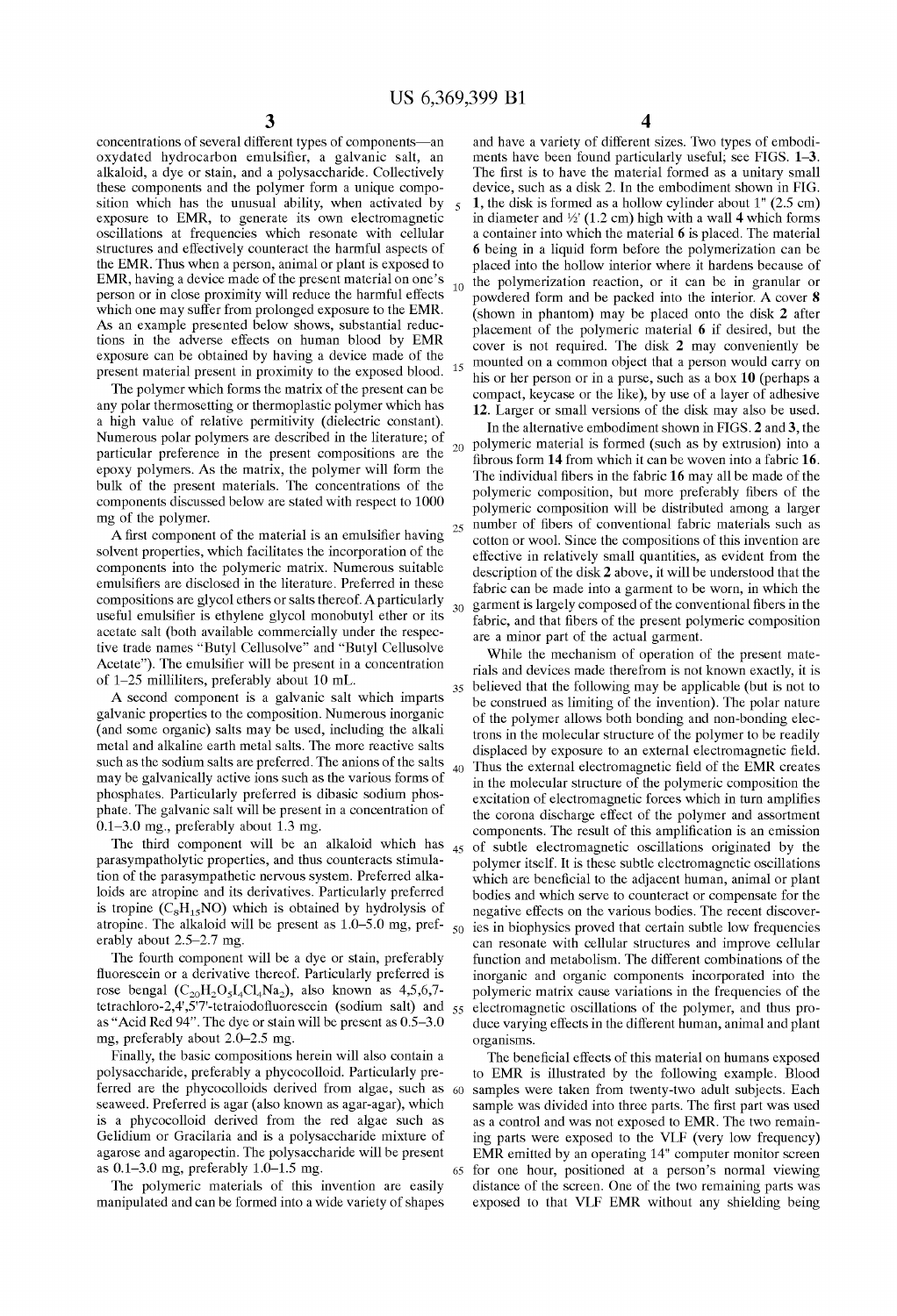5

present. The other part was exposed to that VLF EMR while a sample of the present material in the form of a solid body was positioned proximate to and directly below the screen.<br>The specific composition used comprised an epoxy polymer with the following components (usually reported as mg per 1000 mg of the epoxy polymer): ethylene glycol monobutyl ether ("Butyl Cellusolve": 10 mL), sodium phosphate (1.3 mg), tropine (2.6 mg), rose bengal (2.3 mg) and agar (1.2 mg). After separation all three groups of Sample parts were subjected to standard blood testing. The test and their results (N=22) are reported in the Table below. The tests, as abbreviated in the Table, were as follows:

TABLE

|             | <b>Blood Test Results</b> |                      |           | 15                      |           |    |
|-------------|---------------------------|----------------------|-----------|-------------------------|-----------|----|
| Test        | Control                   | Radiated<br>Shielded | %<br>Dif. | Radiated:<br>Unshielded | %<br>Dif. |    |
| <b>WBC</b>  | 6.6 $K/\mu L$             | 6.7 $K/\mu L$        | $+1.5$    | 6.6 K/ $\mu$ L          | 0         |    |
| <b>LYM</b>  | 36.0%                     | 44.3%                | $+23$     | 49.4%                   | $+37$     | 20 |
| <b>MID</b>  | 18.0%                     | 23.7%                | $+31$     | $24.2\%$                | $+34$     |    |
| <b>GRAN</b> | 46.0%                     | 32.0%                | $-30$     | 26.4%                   | $-43$     |    |
| RBC         | 4.50 $M/\mu L$            | 6.34 $M/\mu L$       | $+41$     | 4.83 $M/\mu L$          | $+7$      |    |
| HGB         | $13.8$ g/dL               | 14.6 $g/dL$          | $+6$      | 14.9 $g/dL$             | $+8$      |    |
| HCT         | 28.7%                     | 43.7%                | $+52$     | 44.5%                   | $+55$     |    |
| <b>MCV</b>  | 92 fL                     | 92 fL                | 0         | 92 fL                   | 0         | 25 |
| <b>MCH</b>  | 30.7 pg                   | 30.7 pg              | 0         | 30.8 <sub>pg</sub>      | $+0.3$    |    |
| MCHC        | $32.1$ g/dL               | $33.5$ g/dL          | $+4$      | $33.5$ g/dL             | $+4$      |    |
| <b>RDW</b>  | 14.2%                     | 14.4%                | $+1$      | 14.4%                   | $+1$      |    |
| PLT         | 208 K/ $\mu$ L            | 193 $K/\mu L$        | $-7$      | 197 K/ $\mu$ L          | $-5$      |    |

WBC White blood cell count

LYM Lymphocyte count within WBC

MID "Minimum inhibitory dilution," an aspect of the Schlichter Test, and a measure of the presence of less frequently occurring and rare cells corre lating to monocytes, eosinophils, basophils, blasts and other precursor white cells.

GRAN Granulated cell count within WBC, corresponding to the

granuloctytes, i.e., basophils, eosinophils and neutrophils. RBC Red blood cell count

HGB Hemoglobin content

HCT Hematocrit

MCV Mean corpuscular volume

MCH Mean corpuscular hemoglobin

MCHC Mean corpuscular hemoglobin concentration RDW Red cell distribution width

PLT Platelet content

The striking result which is evident from the above data, and which is reflected graphically in FIGS. 5 and 6, is the significant reduction in the decline of granulocyte content of 45 of said incident electromagnetic radiation on said body. the blood which was irradiated but shielded by the presence of the material of this invention. FIG. 5 illustrates the decline in granulocyte count in blood Samples exposed to EMR for one hour without  $(-\Delta)$  and with  $(-\Delta)$  shielding by the material of this invention, as compared to the granulocyte 50 content of the non-exposed control samples  $(-\Box -)$ . FIG. 6 reflects the Same data and illustrates the spread of the decline of the individual Samples. AS compared to the control the shielded group had one-third less decline in granulocyte content from the EMR exposure than did the 55 non-shield group. Since granulocytes are a critical compo nent of blood, and play one of the most important roles in the immune Systems of the body. it is evident that the presence of the material of this invention protected the blood samples from significant amounts of harmful effects (i.e., content 60 decline of granulocytes) resulting from the EMR exposure. The special point of interest is the significant increase of the red blood cells (RBC) in the shielded group. These cells play the major role in the process of oxygenation of the body. This result shows that the installation of the shielding device 65 comprises a polyhalogen-Substituted fluorescein. can positively affect the process of cellular oxygenation and as a result improve metabolism.

6

The increase of lymphocytes above normal level can also contribute to some negative effects such as leukemia, lymphomas, skin rash, etc. AS compared to the control group the Shielded group has about 40% less increase in lympho cytes content than the non-shielded group.

Another example of the effectiveness of the present compositions is illustrated in FIG. 4. The three views in this Figure are drawings of photographs of the leaves of a plant  $\frac{10}{10}$  made by high-voltage photography. High-voltage photography is a process which allows the corona discharge effect of a body to be detected and captured for visual observation. The first view A is of the coronal discharge of a typical leaf of the plant before exposure to the VLF EMR from the computer monitor mentioned above. The Solid image of the leaf indicates that all of the cells of the leaf are alive and functioning. In view B a leaf was exposed to the EMR for 30 minutes but in the presence of a shielding device of the present invention. The detect coronal discharge shows that about 80% of the cells have Survived. In contrast, in view C, which shows a leaf exposed for the same 30 minutes but without the presence of the shielding device, in which only 40% of the cells have survived.

It will be evident that there are numerous embodiments of  $t<sup>15</sup>$  the present invention which are not expressly described above, but which are clearly within the scope and spirit of the invention. The above description is therefore to be considered exemplary only, and the actual Scope of the invention is to be defined Solely by the appended claims.

I claim:

3O

 $25$ 

40

1. A material to reduce adverse effects of electromagnetic radiation exposure of a human, animal or plant body, com prising a polar polymeric matrix having high relative per mitivity and having incorporated therein:

a. an OXydated hydrocarbon emulsifier;

- b. a galvanic Salt,
- c. an alkaloid;
- d. a dye or Stain; and

e. a polysaccharide;

said material upon exposure to incident electromagnetic radiation responding thereto by emission of electromagnetic oscillations at frequencies which counter Said adverse effects

2. A material as in claim 1 wherein Said polymeric matrix comprises an epoxy polymer.

3. A material as in claim 1 wherein Said emulsifier comprises a glycol ether or salt thereof.

4. A material as in claim 1 wherein Said polysaccharide comprises a phycocolloid.

5. A material as in claim 1 wherein Said galvanic Salt comprises an inorganic Salt.

6. A material as in claim 4 wherein Said inorganic Salt comprises an inorganic phosphate.

7. A material as in claim 1 wherein Said alkaloid com prises a parasympatholytic agent.

8. Amaterial as in claim 7 wherein Said parasympatholytic agent comprises an atropine derivative.

9. A material as in claim 1 wherein said dye or stain comprises fluorescein or a derivative thereof.

10. A material as in claim 9 wherein said dye or stain

11. A material as in claim 1 comprising, in parts per 1000 parts by weight of Said polymer: